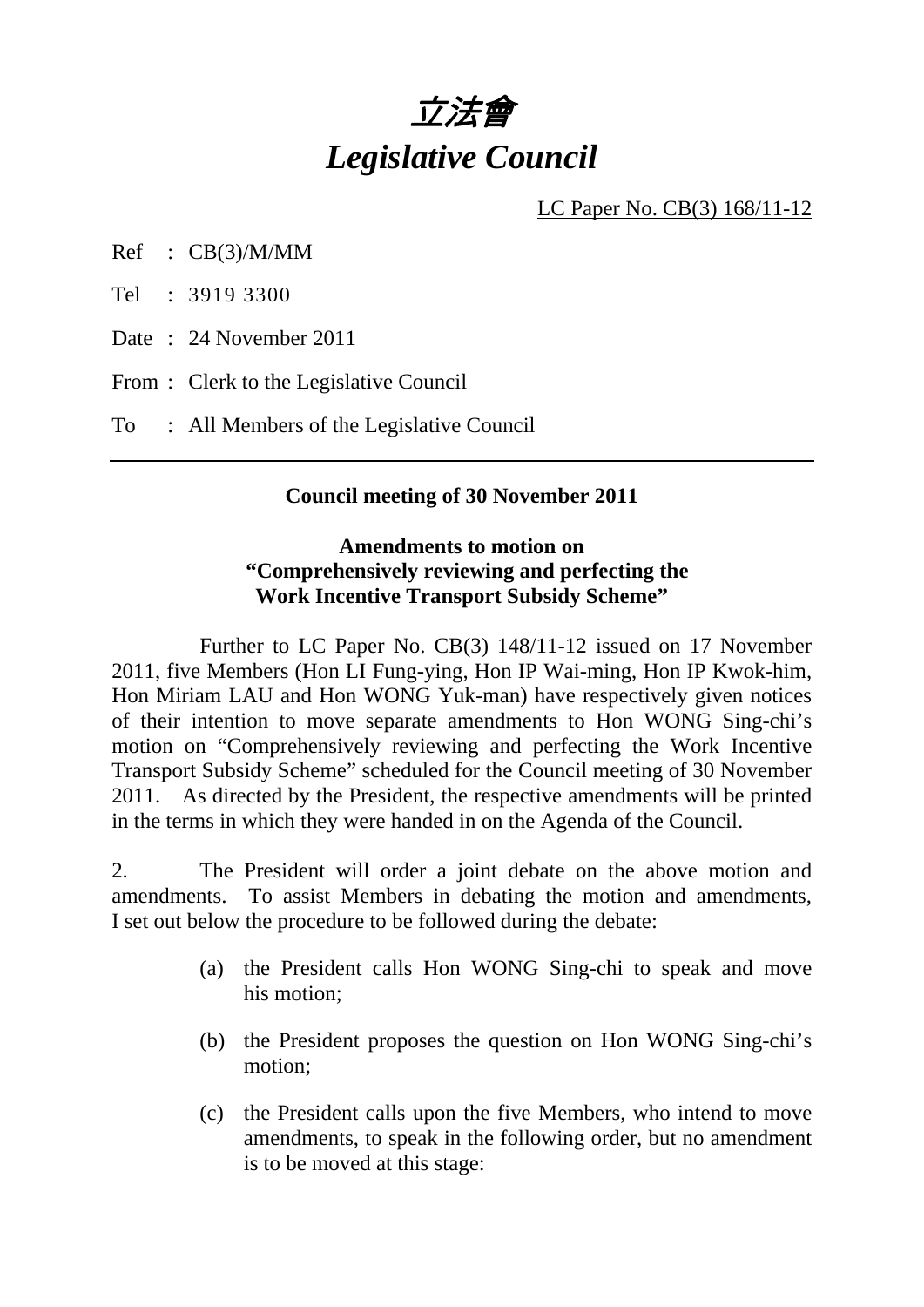- *(i)* Hon LI Fung-ying;
- *(ii)* Hon IP Wai-ming;
- *(iii)* Hon IP Kwok-him;
- *(iv)* Hon Miriam LAU; and
- *(v)* Hon WONG Yuk-man;
- (d) the President calls upon the designated public officer(s) to speak;
- (e) the President invites other Members to speak;
- (f) the President gives leave to Hon WONG Sing-chi to speak for the second time on the amendments;
- (g) the President calls upon the designated public officer(s) again to speak;
- (h) in accordance with Rule 34(5) of the Rules of Procedure, the President has decided that he will call upon the five Members to move their respective amendments in the order set out in paragraph (c) above. The President invites Hon LI Fung-ying to move her amendment to the motion, and forthwith proposes and puts to vote the question on Hon LI Fung-ying's amendment;
- (i) after Hon LI Fung-ying's amendment has been voted upon, the President deals with the other four amendments; and
- (j) after all amendments have been dealt with, the President calls upon Hon WONG Sing-chi to reply. Thereafter, the President puts to vote the question on Hon WONG Sing-chi's motion, or his motion as amended, as the case may be.

3. For Members' ease of reference, the terms of the original motion and of the motion, if amended, are set out in the **Appendix**.

> (Mrs Justina LAM) for Clerk to the Legislative Council

Encl.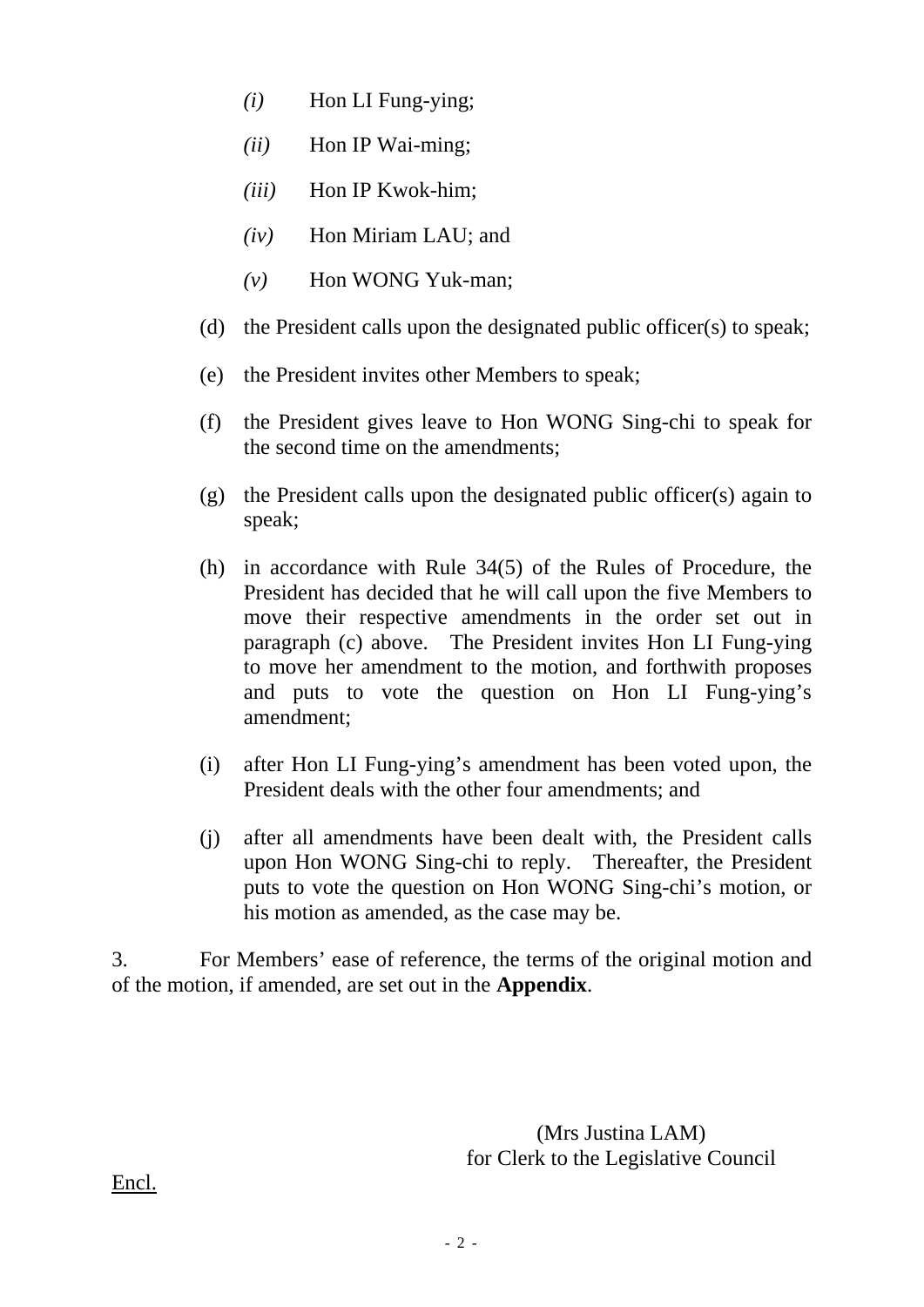## (Translation)

## **Motion debate on "Comprehensively reviewing and perfecting the Work Incentive Transport Subsidy Scheme" to be held at the Council meeting of 30 November 2011**

### **1. Hon WONG Sing-chi's original motion**

That travelling expenses are an important item of daily expenses borne by the vast number of employees and job-seekers in Hong Kong; the Government announced last year the idea of the Work Incentive Transport Subsidy Scheme ('WITSS') and started to receive applications in October this year, but there are still voices in society calling for further review and improvement of WITSS, so that more low-income workers and grass-root people may benefit from WITSS; in this connection, this Council urges the Government to:

- (a) immediately review afresh all the details of WITSS, including simplifying and improving its application procedure, as well as re-assessing and announcing the latest number of people who will benefit from WITSS, instead of waiting for a year to conduct a mid-term review;
- (b) relax the eligibility criteria of WITSS, adopt a dual-track approach for each unit of application and relax the income and asset limits, so as to achieve the purposes of subsidizing low-income grass-root employees and promoting employment;
- (c) review the amount of monthly allowance per person under WITSS, and consider raising the amount having regard to actual living circumstances; and
- (d) study including the Job Search Allowance provided under the former Transport Support Scheme in WITSS, and refrain from tightening the eligibility requirements for applicants for the Job Search Allowance and from lowering the ceiling of reimbursement.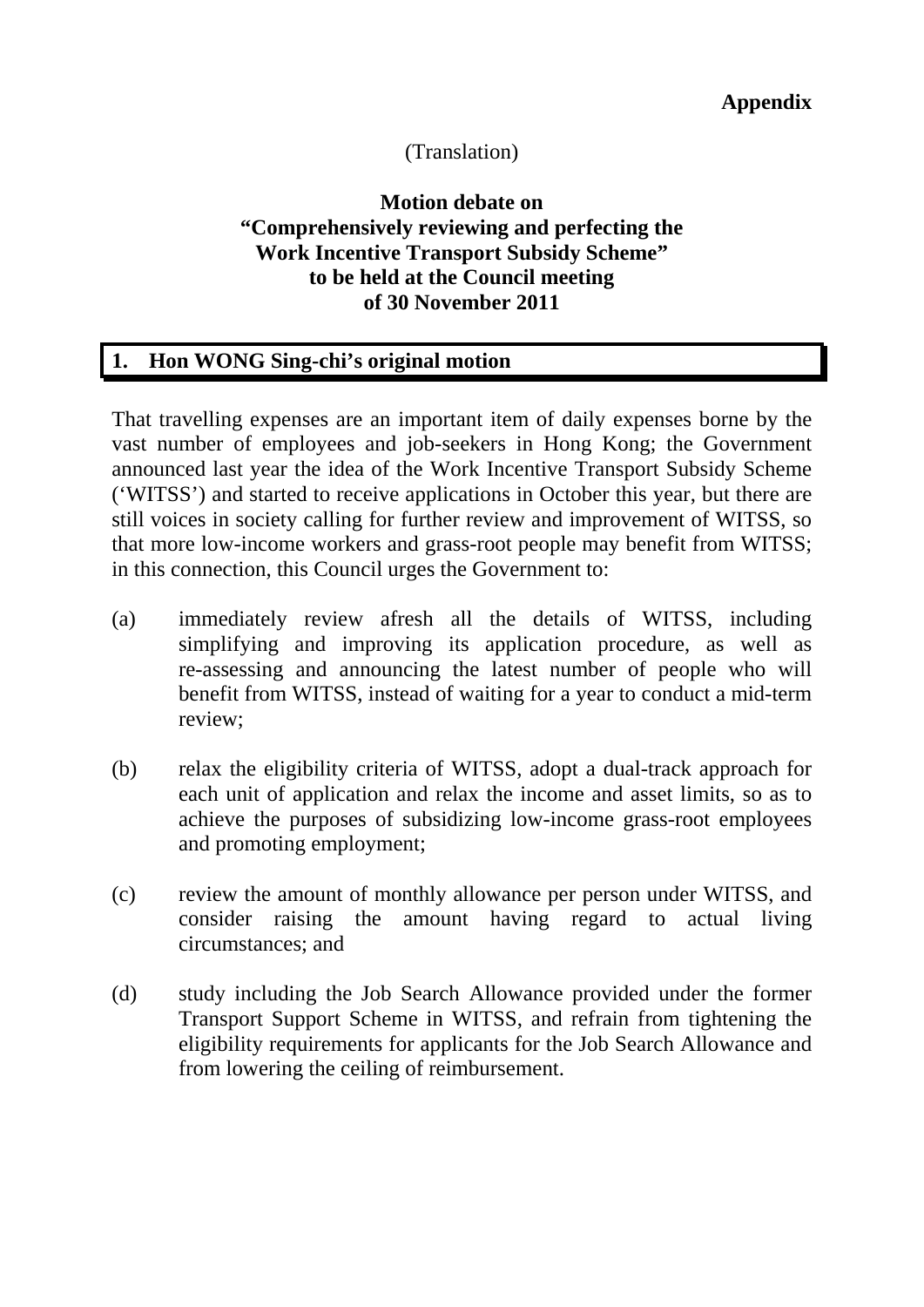# **2. Motion as amended by Hon LI Fung-ying**

That travelling expenses are an important item of daily expenses borne by the vast number of employees and job-seekers in Hong Kong *the fares of public transport in Hong Kong are high, constituting a heavy burden on the grassroots*; the Government announced last year the idea of the Work Incentive Transport Subsidy Scheme ('WITSS') and started to receive applications in October this year, but *the application requirements are harsh, and* there are still voices in society calling for further review and improvement of WITSS, so that more low-income workers and grass-root people may benefit from WITSS; in this connection, this Council urges the Government to:

- (a) immediately review afresh all the details of WITSS, including simplifying and improving its application procedure, as well as re-assessing and announcing the latest number of people who will benefit from WITSS, instead of waiting for a year to conduct a mid-term review;
- (b) relax the eligibility criteria of WITSS, adopt a dual-track approach for each unit of application and relax the income and asset limits *abolish the requirement regarding applicants' household asset test, and replace it with applicants' remunerations as the vetting and approval criteria*, so as to achieve the purposes of subsidizing low-income grass-root employees and promoting employment;
- (c) review the amount of monthly allowance per person under WITSS, and consider raising the amount having regard to actual living circumstances; and
- (d) study including the Job Search Allowance provided under the former Transport Support Scheme in WITSS, and refrain from tightening the eligibility requirements for applicants for the Job Search Allowance and from lowering the ceiling of reimbursement.
- Note: Hon LI Fung-ying's amendment is marked in *bold and italic type* or with deletion line.

## **3. Motion as amended by Hon IP Wai-ming**

That*, given that* travelling expenses are an important item of daily expenses borne by the vast number of employees and job-seekers in Hong Kong; the Government*, the Government thus* announced last year the idea of the Work Incentive Transport Subsidy Scheme ('WITSS') and started to receive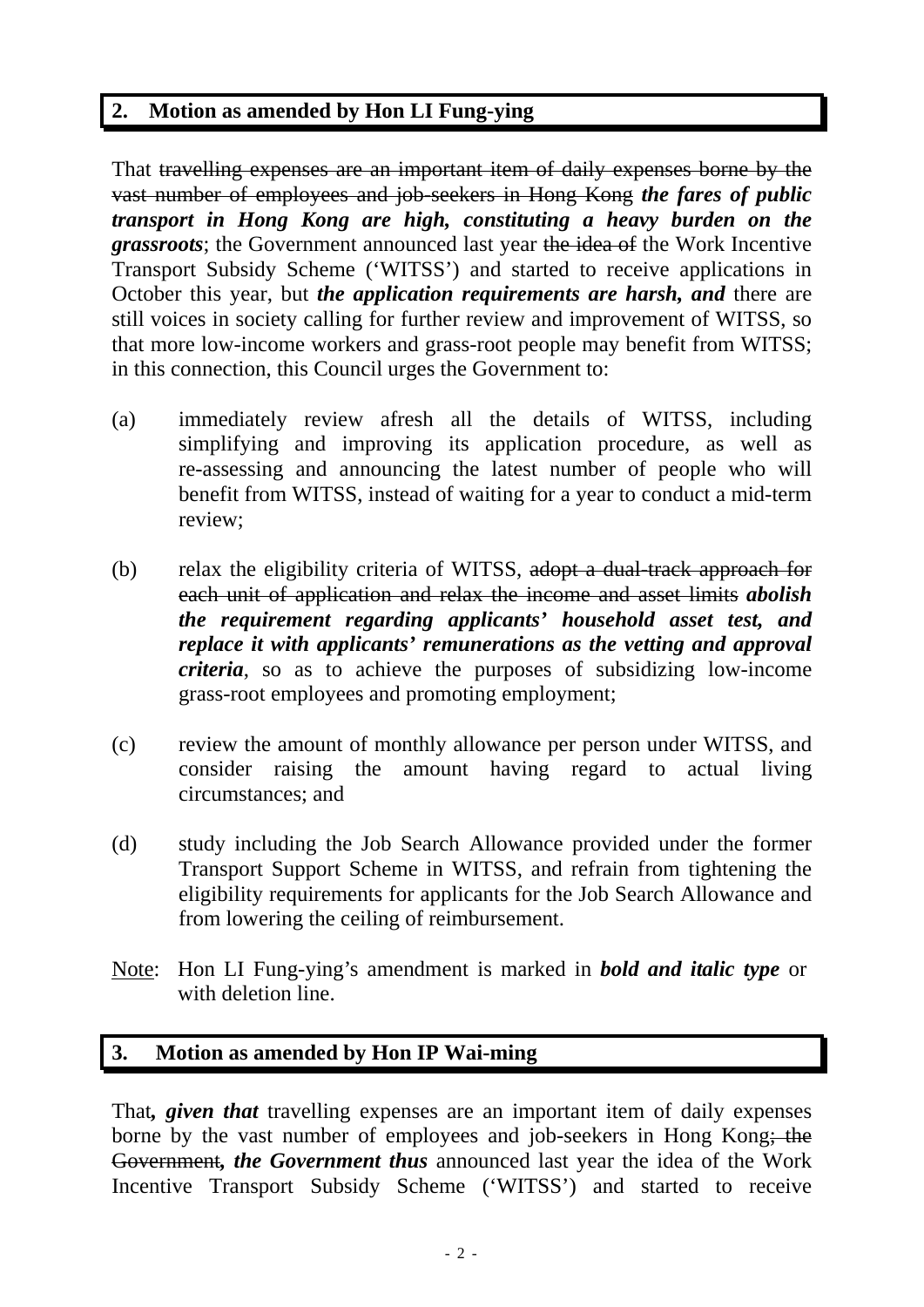applications in October this year, but there are still voices in society calling for further review and improvement of WITSS, so that more low-income workers and grass-root people may benefit from WITSS; in this connection, this Council urges the Government to:

- (a) immediately review afresh all the details of WITSS, including simplifying and improving its application procedure, as well as re-assessing and announcing the latest number of people who will benefit from WITSS, instead of waiting for a year to conduct a mid-term review;
- (b) relax the eligibility criteria of WITSS, adopt a dual-track approach for each unit of application and*,* relax the income and asset limits, *including specifying the exclusion of the cash value of insurance policies, severance payments and long service payments, etc., from asset calculation, and consider calculating applicants' total assets and incomes on the basis of their household expenditure patterns,* so as to achieve the purposes of subsidizing low-income grass-root employees and promoting employment;
- (c) review the amount of monthly allowance per person under WITSS, and consider raising the amount having regard to actual living circumstances; and
- (d) study including the Job Search Allowance provided under the former Transport Support Scheme in WITSS, and refrain from tightening the eligibility requirements for applicants for the Job Search Allowance and from lowering the ceiling of reimbursement*;*
- *(e) to introduce employment and livelihood protection and activate the assistance mechanism of the Community Care Fund, so as to assist grass-root workers who fall outside government labour and welfare protection in obtaining wage subsidies and basic livelihood protection, including offering subsidy support to people with monthly personal incomes below \$6,500 who are ineligible for WITSS on a household basis; and*
- *(f) to formulate a comprehensive review mechanism for the regular and comprehensive review of WITSS-related matters and periodic adjustments*.
- Note: Hon IP Wai-ming's amendment is marked in *bold and italic type* or with deletion line.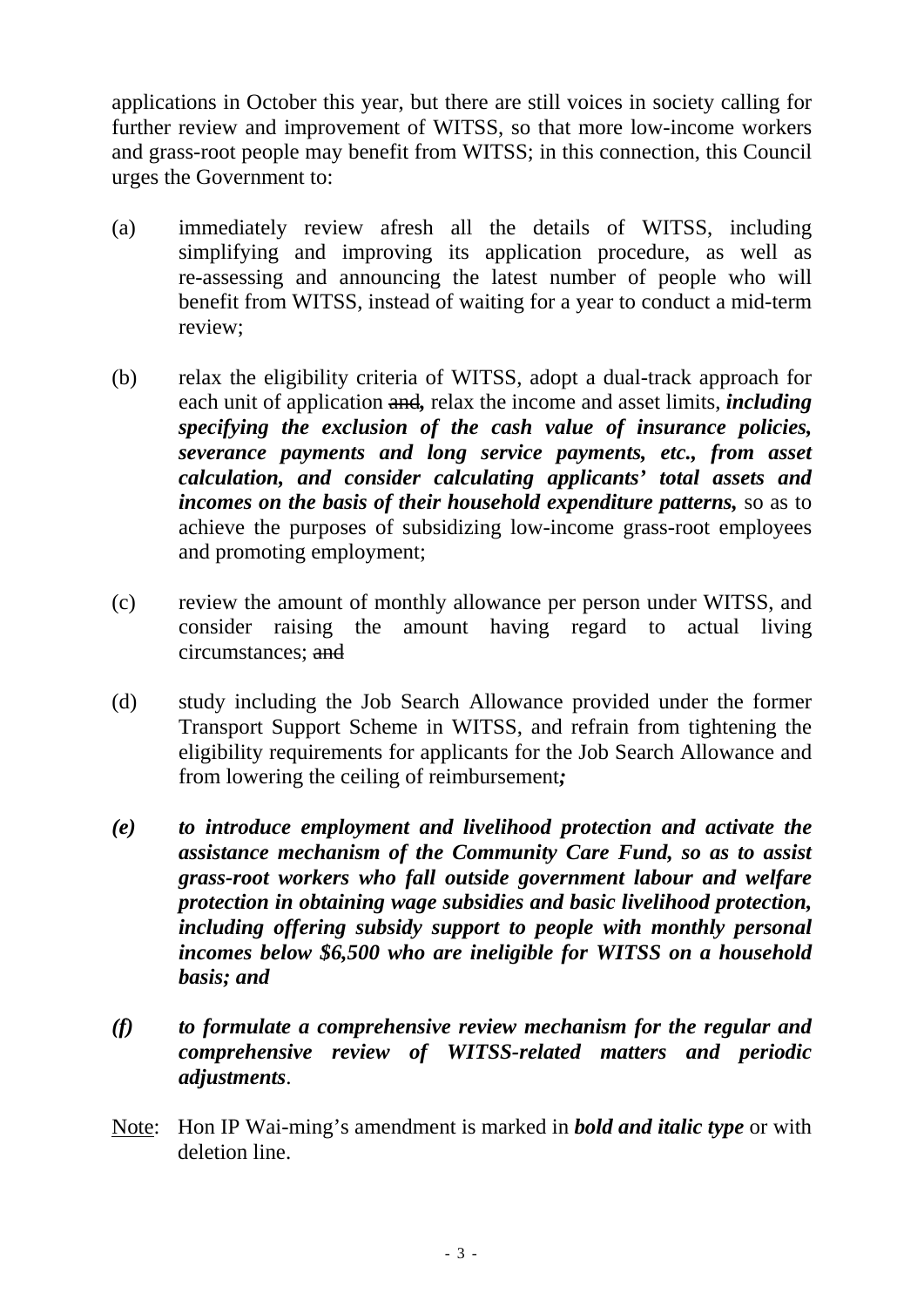## **4. Motion as amended by Hon IP Kwok-him**

That travelling expenses are *the public transport network in Hong Kong is well-developed, but, as fares are high, travelling expenses constitute* an important item of daily expenses borne by the vast number of employees and job-seekers in Hong Kong; the Government announced last year the idea of the Work Incentive Transport Subsidy Scheme ('WITSS') and started to receive applications in October this year, but there are still voices in society calling for further review and improvement of WITSS, so that more low-income workers and grass-root people may benefit from WITSS; in this connection, this Council urges the Government to:

- (a) immediately review afresh all the details of WITSS, including simplifying and improving its application procedure, as well as re-assessing and announcing the latest number of people who will benefit from WITSS, instead of waiting for a year to conduct a mid-term review;
- (b) relax the eligibility criteria of WITSS, adopt a dual-track approach for each unit of application and relax the income and asset limits, so as to achieve the purposes of subsidizing low-income grass-root employees and promoting employment;
- (c) review the amount of monthly allowance per person under WITSS, and consider raising the amount having regard to actual living circumstances; and
- (d) study including the Job Search Allowance provided under the former Transport Support Scheme in WITSS, and refrain from tightening the eligibility requirements for applicants for the Job Search Allowance and from lowering the ceiling of reimbursement*; and*
- *(e) in the long run, study replacing WITSS by a 'maintenance grant scheme for low-income families', so as to enable more families whose incomes are on the low side but who are ineligible for Comprehensive Social Security Assistance to receive maintenance grant*.
- Note: Hon IP Kwok-him's amendment is marked in *bold and italic type* or with deletion line.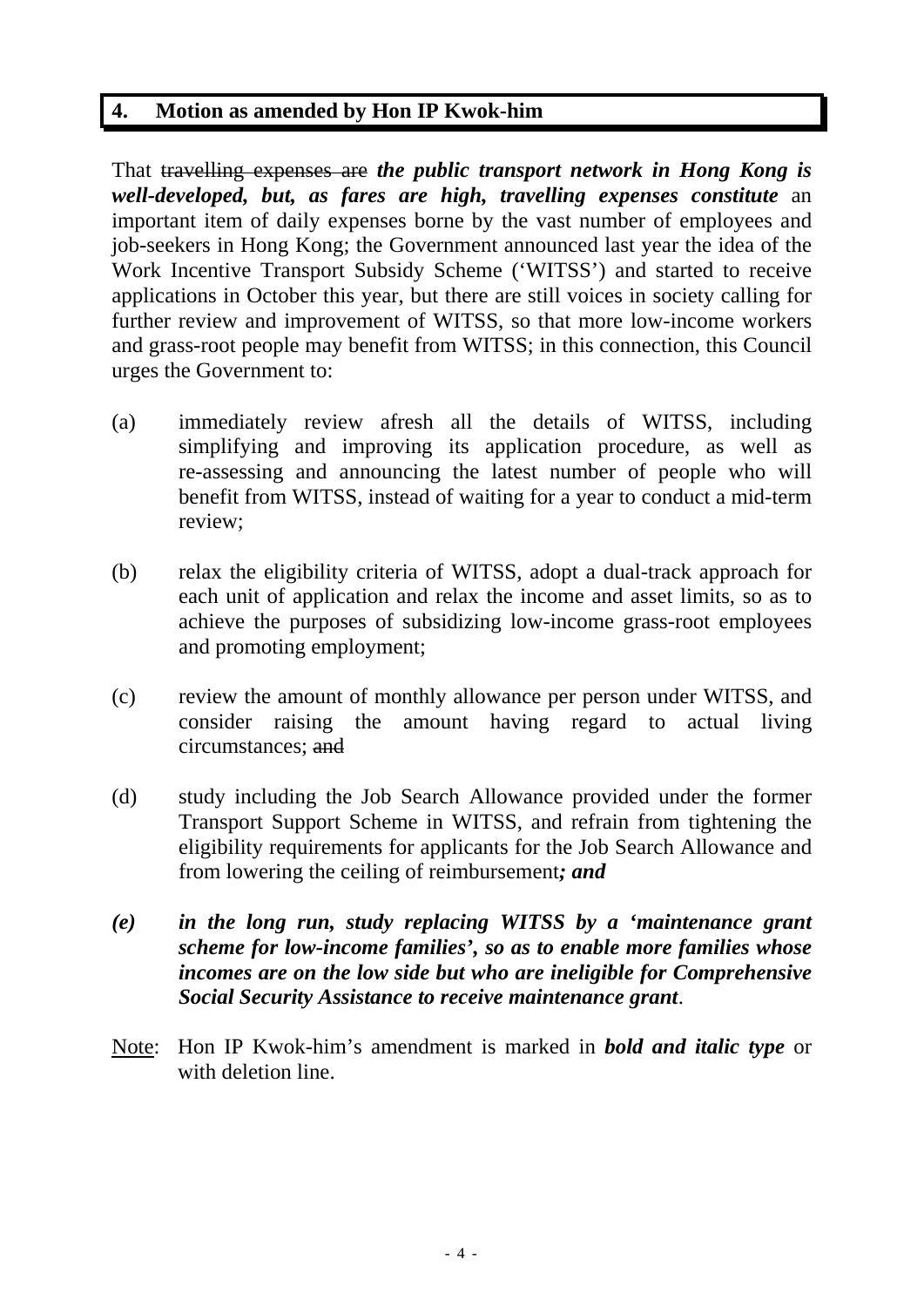# **5. Motion as amended by Hon Miriam LAU**

That*, given that* travelling expenses are an important item of daily expenses borne by the vast number of employees and job-seekers in Hong Kong*, and such expenses even constitute a heavy financial burden on grass-root people with low incomes*; the Government announced last year the idea of the Work Incentive Transport Subsidy Scheme ('WITSS') and started to receive applications in October this year, but there are still voices in society calling for further review and improvement of WITSS, so that more low-income workers and grass-root people may benefit from WITSS; in this connection, this Council urges the Government to:

- (a) immediately review afresh all the details of WITSS, including simplifying and improving its application procedure, as well as re-assessing and announcing the latest number of people who will benefit from WITSS, instead of waiting for a year to conduct a mid-term review;
- (b) relax the eligibility criteria of WITSS, adopt a dual-track approach for each unit of application and*,* relax the income and asset limits, *and rationalize the unreasonable arrangement of small discrepancies in household income limits among families with two or more members,* so as to achieve the purposes of subsidizing low-income grass-root employees and promoting employment;
- (c) review the amount of monthly allowance per person under WITSS, and consider raising the amount having regard to actual living circumstances; and
- (d) study including the Job Search Allowance provided under the former Transport Support Scheme in WITSS, and refrain from tightening the eligibility requirements for applicants for the Job Search Allowance and from lowering the ceiling of reimbursement.
- Note: Hon Miriam LAU's amendment is marked in *bold and italic type* or with deletion line.

# **6. Motion as amended by Hon WONG Yuk-man**

That travelling expenses are an important item of daily expenses borne by the vast number of employees and job-seekers in Hong Kong; the Government announced last year the idea of the Work Incentive Transport Subsidy Scheme ('WITSS') and started to receive applications in October this year, but there are